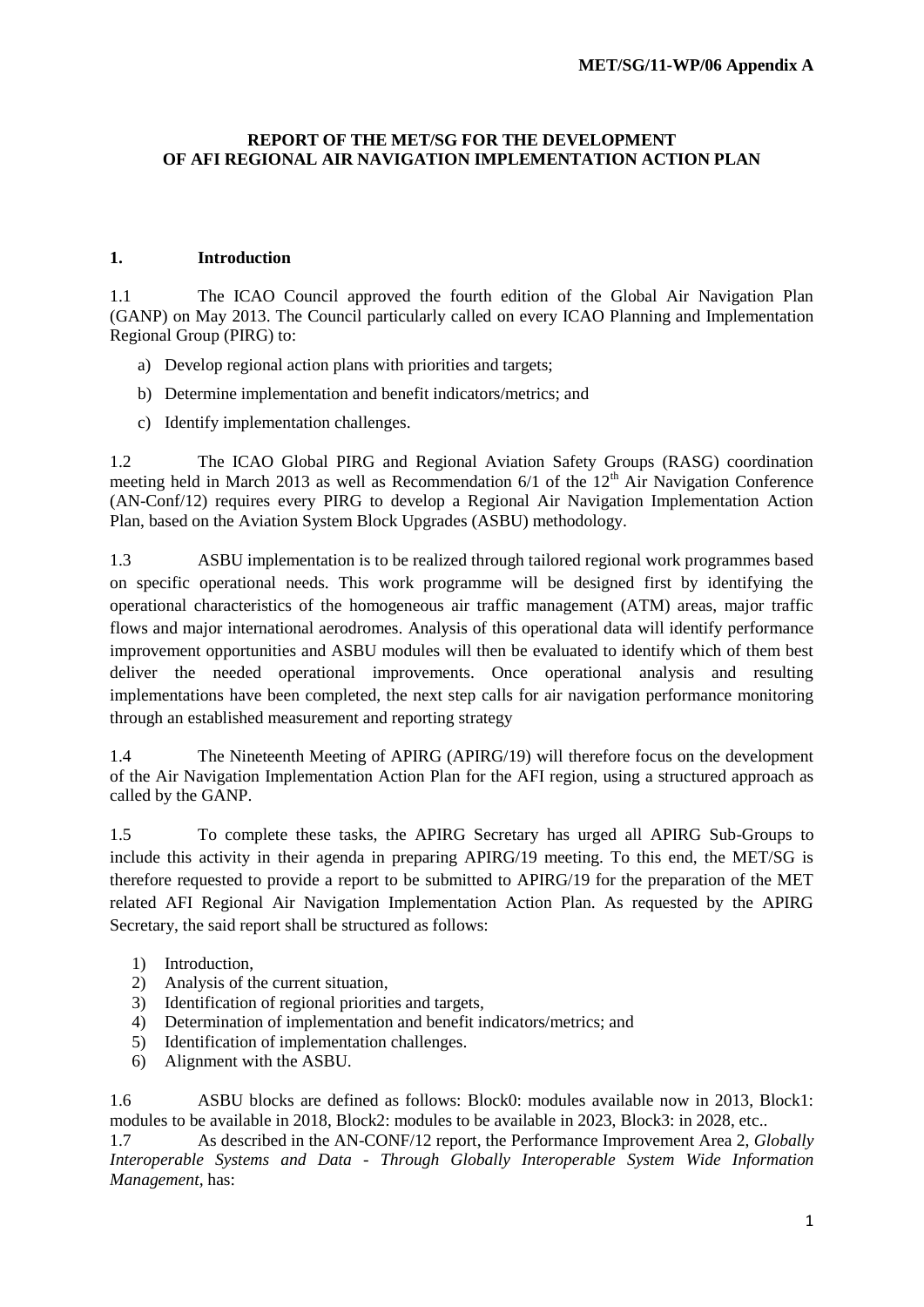- three modules in Block0 (B0) including **B0-105** identified as "*the Improved Meteorological Information Module: Meteorological information supporting enhanced operational efficiency and safety*";
- four modules including **B1-105** identified as "*the Enhanced Operational Decisions through Integrated Meteorological Information (Planning and Near-term Service)";* and
- two modules including **B3-105** identified as "*the Enhanced Operational Decisions through Integrated Meteorological Information (Near-term and Immediate Service)".*

1.8 In the process of alignment the regional Air Navigation Plans (ANPs), the AN-Conf/12 agreed that PIRGs is focusing initially on implementing ASBU Block0 Modules and finalize the development of their ASBU aligned regional plans by May 2014. The ASBU module related to meteorological information supporting enhanced operational efficiency and safety is called ASBU B0- 105 (or B0-AMET in the  $4<sup>th</sup>$  edition of the GANP) as defined above.

#### 1.9 **B0-AMET: Meteorological Information Supporting Enhanced Operational Efficiency and Safety**

1.9.1 Global, regional and local meteorological information provided by world area forecast centres, volcanic ash advisory centres, tropical cyclone advisory centres, aerodrome meteorological offices and meteorological watch offices in support of flexible airspace management, improved situational awareness and collaborative decision making, and dynamically-optimized flight trajectory planning. ASBU module B0-AMET covers the following items:

- a) Forecasts provided by world area forecast centres (WAFCs), volcanic ash advisory centres (VAACs) and tropical cyclone advisory centres (TCAC);
- b) Aerodrome warnings to give concise information of meteorological conditions that could adversely affect all aircraft at an aerodrome, including wind shear; and
- c) SIGMETs to provide information on occurrence or expected occurrence of specific en-route weather phenomena which may affect the safety of aircraft operations and other operational meteorological (OPMET) information, including METAR/SPECI and TAF, to provide routine and special observations and forecasts of meteorological conditions occurring or expected to occur at the aerodrome.

1.9.2 In addition, quality management for aeronautical meteorological services (QMS) shall be implemented for continuous assessment and monitoring of the above-mentioned ASBU module B0-AMET items for the provision of timely, reliable and accurate meteorological information to aviation users in an efficient manner.

1.9.3 This information will support flexible airspace management, improved situational awareness and collaborative decision-making, and dynamically-optimized flight trajectory planning. This Module includes elements which should be viewed as a subset of all available meteorological information that can be used to support enhanced operational efficiency and safety.

## **1.10 Implementation of ASBU B0-AMET in the AFI region**

1.10.1 The objective of the Global Air Navigation Plan related to aeronautical meteorology is to improve the availability of meteorological information in support of a seamless global ATM system among its components (Global Plan Initiative (GPI-19 – *Meteorological systems refers*). The strategy described in the Global Plan requires that the following developments be completed and implemented during the next few years:

a) immediate access to real-time, global OPMET information is required to assist ATM in tactical decision making for aircraft surveillance and flexible/dynamic aircraft routing, which will contribute to the optimization of the use of airspace. Such stringent requirements will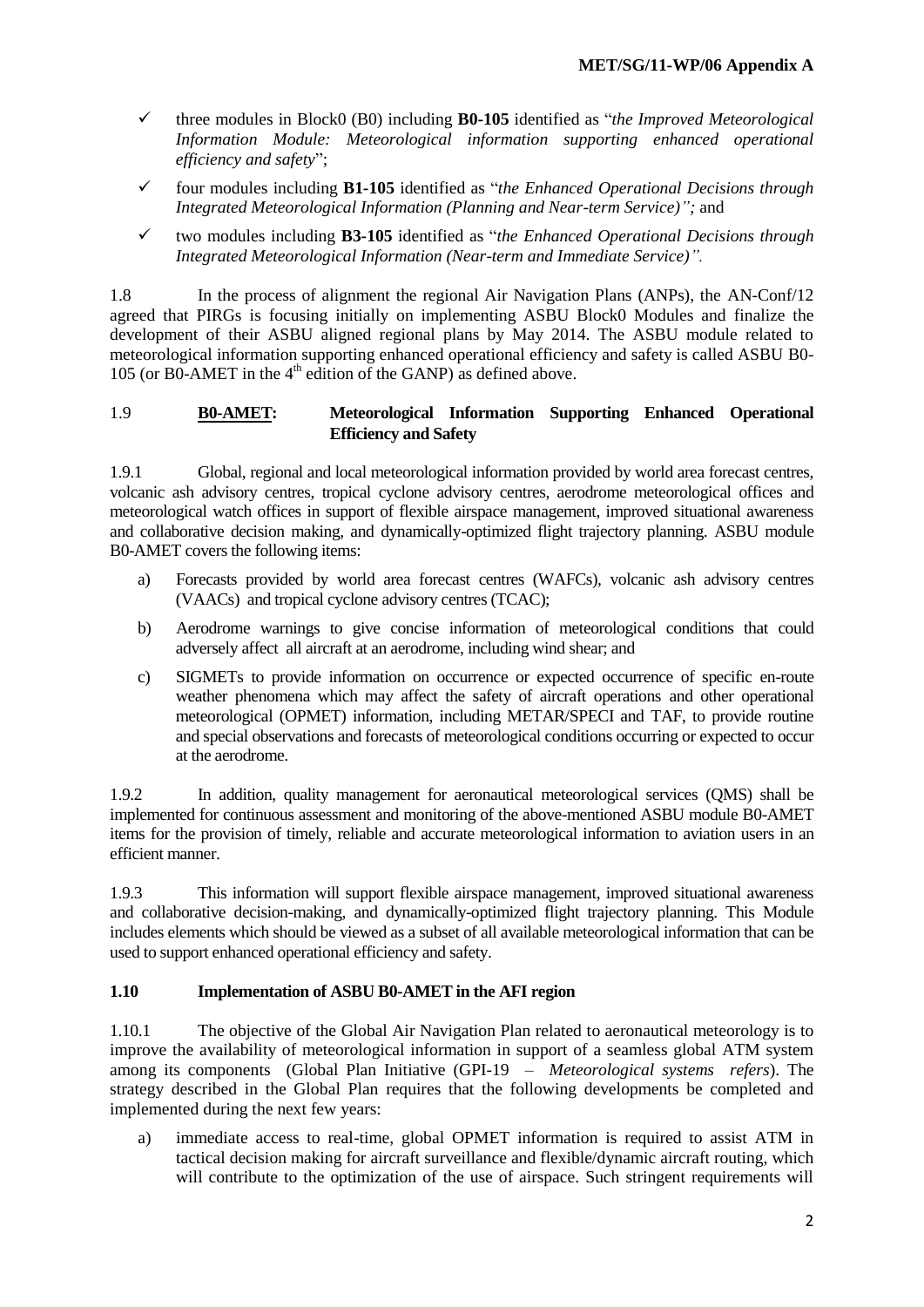imply that most meteorological systems be automated and that meteorological service for international air navigation be provided in an integrated and comprehensive manner through global systems such as the WAFS, the IAVW and the ICAO tropical cyclone warning system;

- b) enhancements to WAFS, IAVW and the ICAO tropical cyclone warning system to improve the accuracy, timeliness and usefulness of the forecasts issued will be required to facilitate the optimization of the use of airspace; and
- c) increasing use of data link to downlink and uplink meteorological information (through such systems as ATIS and VOLMET) will assist in the automatic sequencing of aircraft on approach and will contribute to the maximization of capacity. The development of automated ground-based meteorological systems in support of operations in the terminal area will provide OPMET information (such as automated low-level wind shear alerts) and automated runway wake vortex reports. Exchange and monitoring of OPMET information through AFI Meteorological Bulletin Exchange (AMBEX), from the automated systems also assists in the timely provision of forecasts and warnings of hazardous meteorological phenomena. These forecasts and warnings, together with automated OPMET information, contribute to maximizing runway capacity.

## **2. Analysis of the Current Situation**

2.1 AFI States provide an aeronautical meteorological service that has been gradually improving in recent years. However, to ensure the availability of accurate, reliable and comprehensive weather information, it is imperative that t all States have the necessary equipment, properly installed and/or maintained. In this respect it is essential that States have automated systems for data verification in accordance with the requirements set out in Annex 3. While quality management systems(QMS) implementation process, are still a challenge for most States, the process of the quality of meteorological data should be the structure of Block 0.

2.2 Likewise, the lack of compliance with ICAO and WMO standards and recommendations referred to personnel involved in MET units is a deficiency that should be corrected by the States of the Region.

2.3 To obtain a well-established QMS/MET in the region any effort by ICAO will be useless if there is no full commitment and performance of the senior management of the civil aviation administrations and providers of aeronautical meteorological services.

2.4 As a cross curricular subject to all these axes, there is a requirement by the World Meteorological Organization (WMO) for personnel competencies requirements.

2.5 The current implementation status of ASBU B0-AMET varies from one State to another; a well-documented survey results may provide useful information on the status of implementation in the region. However, based on an average status of implementation recorded from the ICAO Audit Reports and AFI files on the list of air navigation deficiencies in the MET field, the current situation for the AFI region can be summarized in the Table below;

| <b>ASBU B0-AMET elements</b> |                                                                     | Average<br>Implementation<br>Status in % |
|------------------------------|---------------------------------------------------------------------|------------------------------------------|
|                              | 1. WAFS, IAVW and Tropical Cyclone Watch                            |                                          |
| 1.1                          | SADIS (46 out of 54 States)                                         | 85%                                      |
| 1.2                          | SADIS 2G/FTP (41 out of 46 implementing SADIS)                      | 89%                                      |
| 1.3                          | WIFS as back up to SADIS (36 over 46 registered)                    | 76%                                      |
| 1.4                          | Volcano observatories (VO): (only 8 VO established out of 21 states | 38%                                      |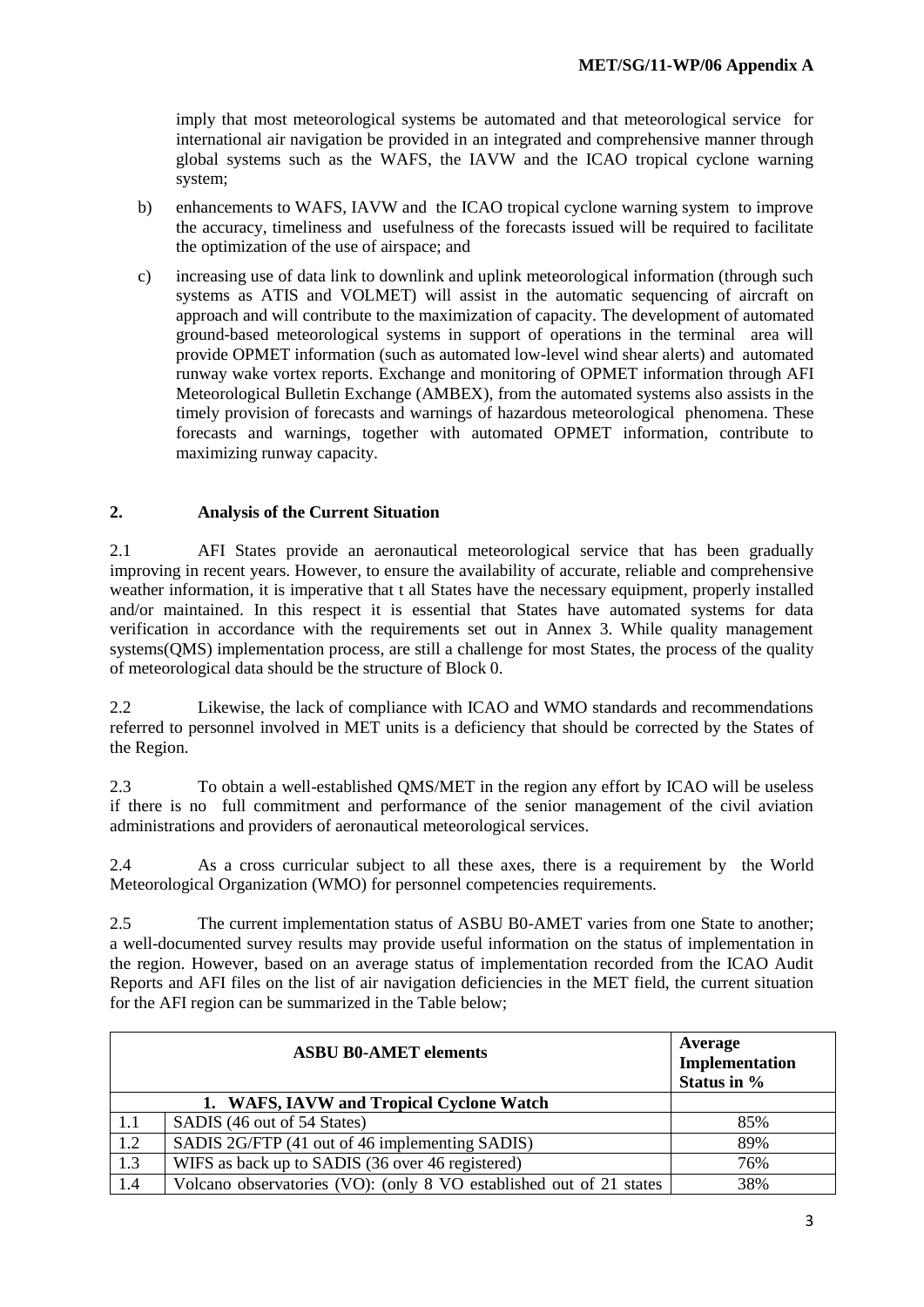|                  | having active or dormant volcanoes)                                                                                               |      |
|------------------|-----------------------------------------------------------------------------------------------------------------------------------|------|
| 1.5              | VAAC for the AFI Region (Toulouse)                                                                                                | 100% |
| 1.6              | TCAC for the AF Region (La Reunion)                                                                                               | 100% |
|                  |                                                                                                                                   |      |
|                  | 2. AD WRND, WS WRNG and Alerts                                                                                                    |      |
| 2.1              | Aerodrome warnings (AD WRNG): (average of 40 out of 54 main<br>capital city International airports issuing AD WRNG))              | 74%  |
| 2.2              | Wind shear warnings and alert (WS WRNG) (average of 5 out of 25<br>capital city International airports having WS issuing WS WRNG) | 20%  |
|                  |                                                                                                                                   |      |
|                  | 3. OPMET including SIGMET, VOLMET and ATIS                                                                                        |      |
| 3.1              | <b>METAR</b>                                                                                                                      | 95%  |
| 3.2              | <b>SPECI</b>                                                                                                                      | 80%  |
| $\overline{3.3}$ | <b>MET REPORT</b>                                                                                                                 | 85%  |
| 3.4              | <b>SPECIAL</b>                                                                                                                    | 80%  |
|                  | <b>TAF</b>                                                                                                                        | 100% |
| 3.5              | MWO (34 out of 35 States expected to establish a meteorological<br>watch office (MWO) have done so)                               | 97%  |
| 3.6              | SIGMET (22 out of 35 MWO expected to issue SIGMET are issuing<br>SIGMET)                                                          | 62%  |
| 3.7              | HF VOLMET (2 out of 2 aerodromes (Brazzaville and Antananarivo)<br>expected to issue VOLMET are not doing so)                     | 0%   |
| 3.8              | VHF ATIS (12 out of 33 aerodromes expected to issue ATIS)                                                                         | 36   |
|                  | AMBEX implementation by Regional OPMET Data Banks (RODB):<br>(implementation status of AMEX by the 2 AFI RODB)                    | 90%  |
|                  | AMBEX implementation by Bulletin Compiling Centres (BCC): (8 out<br>of 10 BCC are implementing AMBEX correctly)                   | 80%  |
|                  | AMBEX implementation by National OPMET Centres (NOC): (40 out<br>of 54 NOC are implementing AMBEX correctly)                      | 74%  |
|                  |                                                                                                                                   |      |
|                  | 4. QMS/MET                                                                                                                        |      |
| 4.1              | QMS for MET established (13 out of 54 States established QMS)                                                                     | 24%  |
| $4.\overline{2}$ | QMS for MET certified (6 out of 54 States certified QMS)                                                                          | 11%  |

# 3. **Identification of regional priorities and targets**

3.1 Based on the current implementation status, elements under ASBU B0-AMET are prioritized to support the safety related highest priority in ASBU methodology, the development and implementation of Performance-based Navigation (PBN), Continuous Descent Operations (CDO), Continuous Climb Operations (CCO) and Runway Sequencing capabilities (AMAN/DMAN).

3.2 In this regard, the elements of the ASBU B0-AMET module in the AFI region are prioritized and given target dates as follow:

| <b>Identification</b><br>of<br>elementary<br><b>Priority</b> | <b>Elements of the ASBU B0-AMET module</b>                                         | <b>Status of</b><br>Implementation | Implementation<br><b>Target date</b> |
|--------------------------------------------------------------|------------------------------------------------------------------------------------|------------------------------------|--------------------------------------|
|                                                              | QMS for MET established (13 out of 54 States)<br>established QMS in December 2012) | 24%                                | 75% by December<br>2014              |
| $\overline{2}$                                               | SADIS 2G/FTP (41 out of 46 implementing SADIS in<br>December 2012)                 | 89%                                | 95% by December<br>2014              |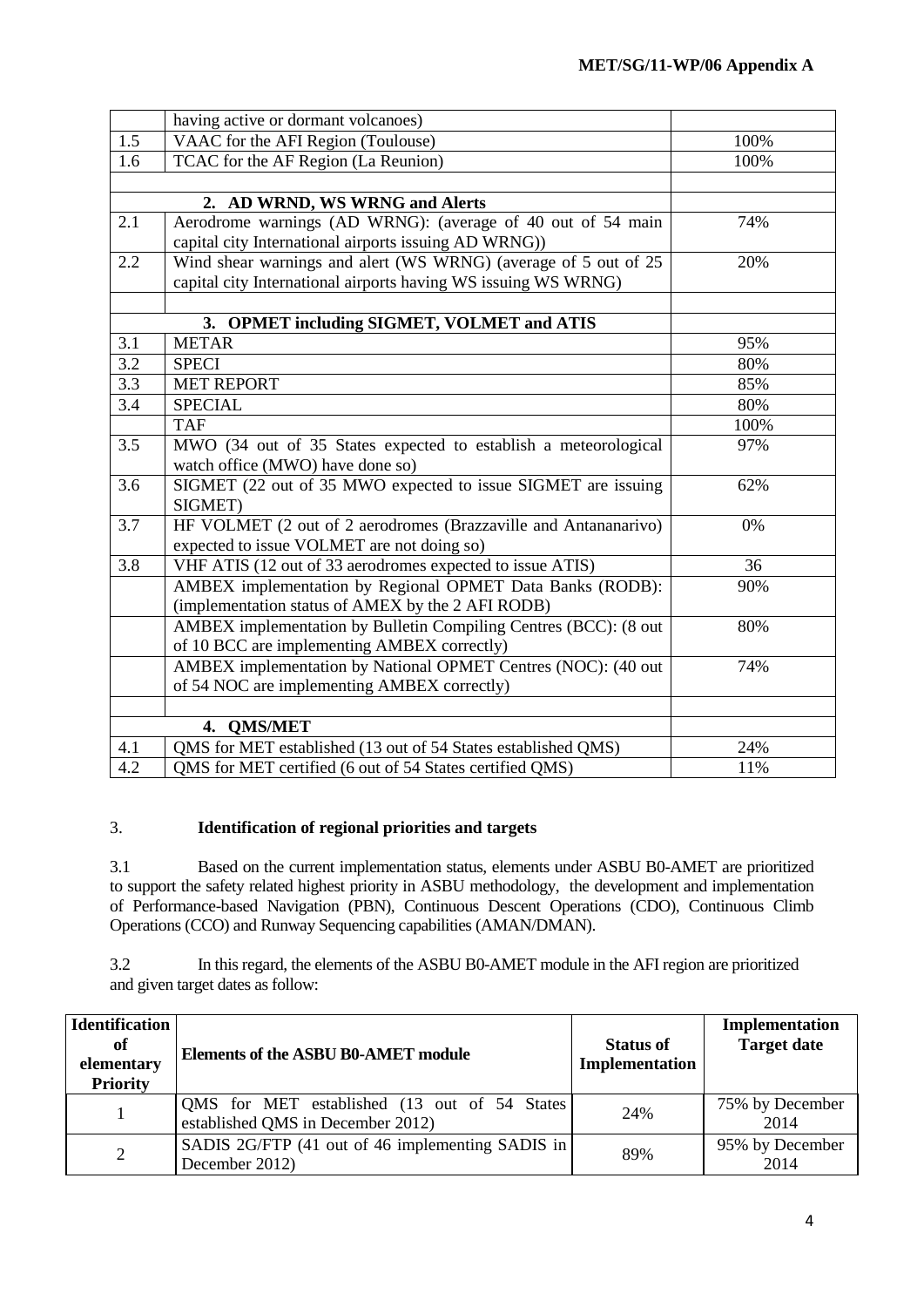| 3                | Wind shear warnings and alert (WS WRNG) (average<br>of 5 out of 25 capital city International airports having<br>WS issuing WS WRNG in December 2012) | 20%  | 50% by December<br>2014  |
|------------------|-------------------------------------------------------------------------------------------------------------------------------------------------------|------|--------------------------|
| $\overline{4}$   | SIGMET (22 out of 35 MWO expected to issue<br>SIGMET are issuing SIGMET in December 2012)                                                             | 62%  | 80% by December<br>2014  |
| 5                | SADIS (46 out of 54 States registered in December<br>2012)                                                                                            | 90%  | 95% by December<br>2014  |
| 6                | Aerodrome warnings (AD WRNG): (average of 40 out<br>of 54 main capital city International airports issuing AD<br>WRNG in December 2012)               | 74%  | 80% by December<br>2014  |
| $\boldsymbol{7}$ | AMBEX implementation by Regional OPMET Data<br>Banks (RODB): (implementation status of AMEX by<br>the 2 AFI RODB in December 2012)                    | 90%  | 97% by December<br>2014  |
| $8\,$            | AMBEX implementation by Bulletin<br>Compiling<br>Centres (BCC): (8 out of 10 BCC are implementing<br>AMBEX correctly in December 2012)                | 80%  | 95% by December<br>2014  |
| 9                | AMBEX implementation by National OPMET Centres<br>(NOC): (40 out of 54 NOC are implementing AMBEX<br>correctly in December 2012)                      | 74%  | 90% by December<br>2014  |
| 10               | SPECI (in December 2012)                                                                                                                              | 80%  | 95% by December<br>2014  |
| 11               | SPECIAL (in December 2012)                                                                                                                            | 80%  | 95% by December<br>2014  |
| 12               | METAR (in December 2012)                                                                                                                              | 95%  | 98% by December<br>2014  |
| 13               | MET REPORT (in December 2012)                                                                                                                         | 85%  | 98% by December<br>2014  |
| 14               | Volcano observatories (VO): (only 8 VO established<br>out of 21 states having active or dormant volcanoes)                                            | 38%  | 45% by December<br>2014  |
| 15               | VOLMET (2 out of 2 aerodromes (Brazzaville and<br>Antananarivo) expected to issue VOLMET are not<br>doing so)                                         | 0%   | 50% by December<br>2014  |
| 16               | ATIS (12 out of 33 aerodromes expected to issue ATIS)                                                                                                 | 36%  | 50% by December<br>2014  |
| 17               | MWO (34 out of 35 States expected to establish a<br>meteorological watch office (MWO) have done so)                                                   | 97%  | 100% by December<br>2014 |
| 18               | WIFS as back up to SADIS (36 over 46 registered)                                                                                                      | 76%  | 100% by December<br>2014 |
| 19               | QMS for MET certified (6 out of 54 States certified<br>QMS)                                                                                           | 11%  | 75% by December<br>2014  |
| 20               | <b>TAF</b>                                                                                                                                            | 100% | No change                |
| 21               | VAAC for the AFI Region (Toulouse)                                                                                                                    | 100% | No change                |
| 22               | TCAC for the AF Region (La Reunion)                                                                                                                   | 100% | No change                |

3.3 From the above elementary priorities, the overall regional priorities and targets are defined for the AFI region:

3.3.1 AFI Regional Priorities and targets for B0-AMET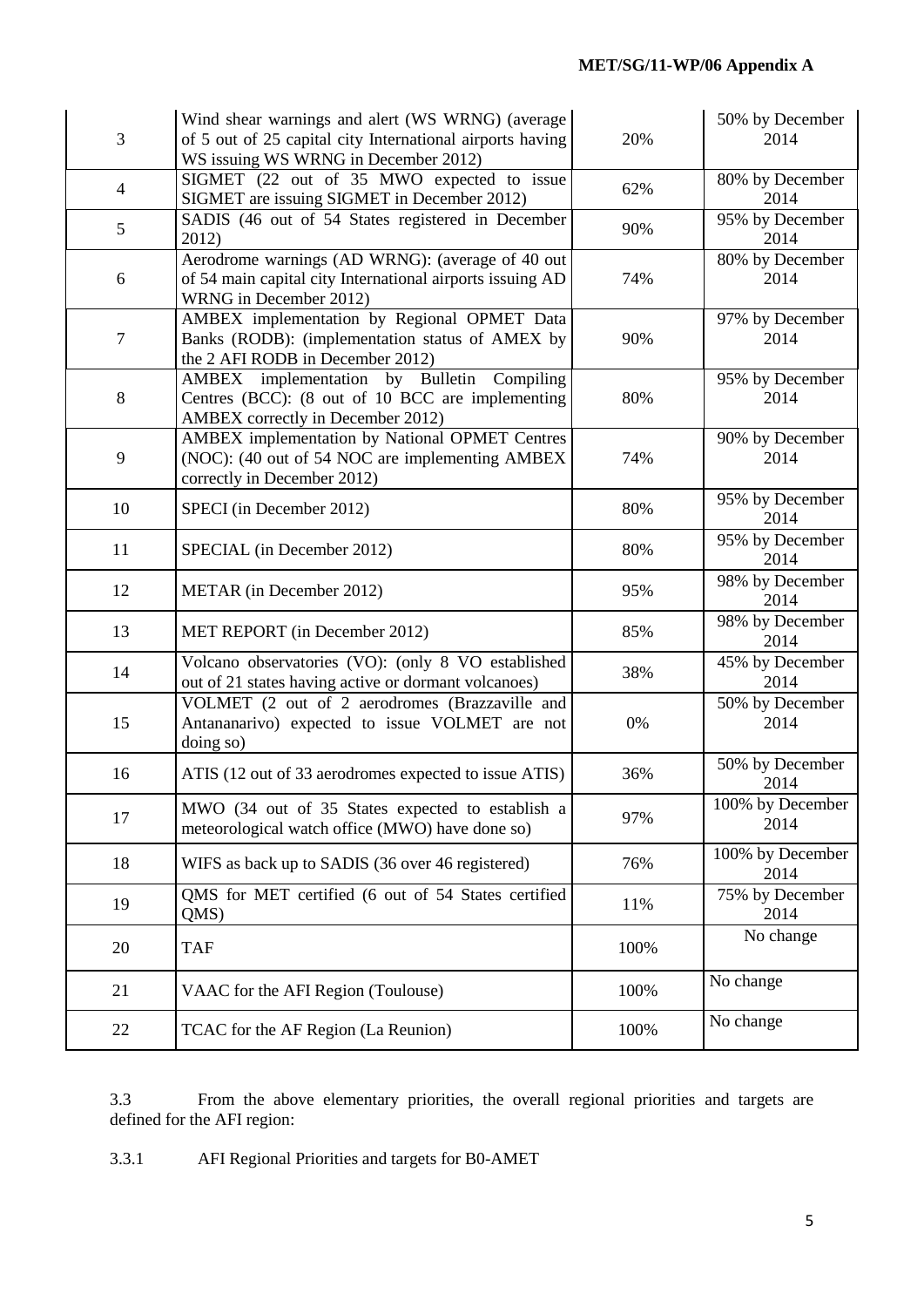- 1. Establishment of QMS for MET by at least 75% of AFI States for the provision of timely, reliable and accurate meteorological information to aviation users in an efficient manner;
- 2. Implementation of aerodrome warnings, wind shear warnings/alerts and information on the state of runway (water thickness observations on the runway) by at least 50% of concerned AFI States to support runway safety;
- 3. Full implementation of the AMBEX scheme by at least 97% of AFI States for exchange of OPMET information worldwide;
- 4. Implementation of SIGMET by 100% of AFI MWOs;
- 5. Implementation of WAFS/IAVW/TCAC including updated SADIS by 100% of AFI States;
- 6. At least 80% of MET forecasters well-trained to support the ASBU methodology;
- 7. Implementation of volcano observatories by at least 45% of concerned AFI States to support the AFI volcanic ash contingency plan;
- 8. Implementation of the issuance and distribution of OPMET by 100% of AFI States; and
- 9. At least 75% operation of current HF VOLMET in Brazzaville and Antananarivo and at least 50% of concerned AFI States implemented VHF ATIS.

3.3.2 Module B1-AMET is *The Enhanced Operational Decisions through Integrated Meteorological Information (Planning and Near-term Service)* module which enables the reliable identification of solutions when forecast or observed meteorological conditions impact aerodromes or airspace. Full ATM-Meteorology integration is needed to ensure that: meteorological information is included in the logic of a decision process and the impact of the meteorological conditions (the constraints) are automatically calculated and taken into account. The decision time-horizons range from minutes, to several hours or days ahead of the ATM operation (this includes optimum flight profile planning and tactical in-flight avoidance of hazardous meteorological conditions) to typically enable near-term and planning  $(>=20 \text{ minutes})$  type of decision making. This module also promotes the establishment of standards for global exchange of the information. This module builds, in particular, upon module B0-105, which detailed a sub-set of all available meteorological information that can be used to support enhanced operational efficiency and safety. Therefore, AFI Regional Priorities and targets for B1-AMET will include:

- 1. Full automation of ground-based meteorological systems in support of operations in the terminal area will provide OPMET information (such as automated low-level wind shear alerts) and automated runway wake vortex reports;
- 2. Full enhanced WAFS, IAVW and the ICAO tropical cyclone warning system to improve the accuracy, timeliness and usefulness of the forecasts issued will be required to facilitate the optimization of the use of airspace
- 3. Full implementation of datalink related communications with aircraft including VOLMET (D-VOLMET); D-ATIS, etc..; and
- 4. Full implementation of automated Exchange and monitoring of OPMET information through AFI Meteorological Bulletin Exchange (AMBEX), from the automated systems also assists in the timely provision of forecasts and warnings of hazardous meteorological phenomena.

#### 4. **Determination of implementation and benefit indicators/metrics**

4.1 Metrics to determine the success of the module are proposed in the Manual on Global Performance of the Air Navigation System (Doc 9883) and in the AN-CF/12 report.

4.2 Based on Doc 9883 and priorities and targets determined above, the AFI ASBU B0- AMET implementation and benefit indicators/metrics, are determined in the Table below: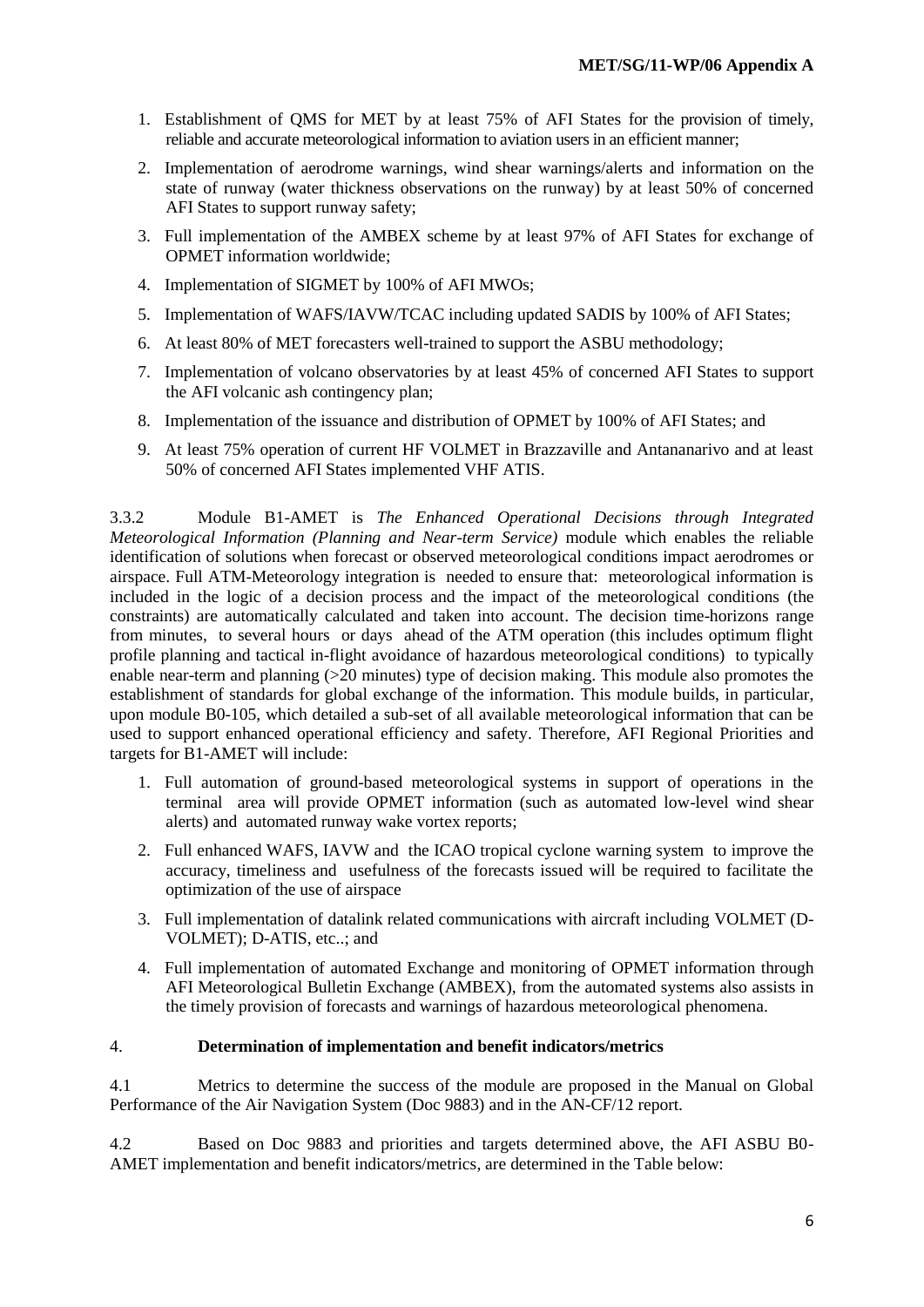| <b>Key</b>         | implementation and benefit indicators/metrics                                            |
|--------------------|------------------------------------------------------------------------------------------|
| <b>Performance</b> |                                                                                          |
| Area (KPA)         |                                                                                          |
| Capacity           | Optimized usage of airspace capacity, thus achieving arrival and departure rates.        |
|                    | Metric: ACC and big AFI aerodrome throughput.                                            |
| Cost               | Optimized usage of airspace capacity, thus achieving arrival and departure rates.        |
| effectiveness      | Metric: ACC and aerodrome throughput                                                     |
| Efficiency         | Harmonized arriving air traffic (en-route to terminal area to aerodrome) and harmonized  |
|                    | departing air traffic (aerodrome to terminal area to en-route) will translate to reduced |
|                    | arrival and departure holding times and thus reduced fuel burn.                          |
|                    | <b>Metric:</b> Fuel consumption and flight time punctuality                              |
| Environment        | Reduced fuel burn through optimized departure and arrival profiling/scheduling.          |
|                    | <b>Metric:</b> Fuel burn and emissions                                                   |
| Flexibility        | Supports pre-tactical and tactical arrival and departure sequencing and thus dynamic air |
|                    | traffic scheduling.                                                                      |
|                    | Metric: ACC and aerodrome throughput.                                                    |
| Global             | Gate-to-gate seamless operations through common access to, and use of, the available     |
| interoperability   | WAFS, IAVW and tropical cyclone watch forecast information.                              |
|                    | Metric: ACC throughput.                                                                  |
| Participation by   | Common understanding of operational constraints, capabilities and needs, based on        |
| the ATM            | expected (forecast) meteorological conditions.                                           |
| community          | Metric: Collaborative decision making at the aerodrome and during all phases of flight.  |
| Safety             | Increased situational awareness and improved consistent and collaborative decision-      |
|                    | making.                                                                                  |
|                    | <b>Metric:</b> Incident occurrences                                                      |

## **5. Identification of implementation challenges**

5.1 Meteorological challenges in routine operations often arise as a result of adverse and rapidly changing meteorological conditions. The proposed dynamic integration of ATM and meteorological (MET) information is expected to provide timely meteorological information to enable real-time identification, increased predictability and deployment of operationally effective ATM solutions to accommodate changing conditions, as well as facilitate tactical avoidance of hazardous meteorological conditions. Increasing use of airborne capabilities to detect and report meteorological parameters, and enhanced cockpit displays of meteorological information to enhance situational awareness, are additional elements of the strategy.

5.2 In this regard, challenges in the implementation challenges of ASBU B0-AMET in the AFI region include:

- $\checkmark$  Establishment of QMS for MET for the provision of timely, reliable and accurate meteorological information to aviation users in an efficient manner;
- $\checkmark$  Implementation of aerodrome warnings, wind shear warnings/alerts and water thickness observation on the runway to support runway safety;
- $\checkmark$  Full implementation of the AMBEX scheme for exchange of OPMET information worldwide;
- $\checkmark$  Implementation of SIGMET by all AFI MWOs;
- $\checkmark$  Full implementation of SADIS by all MET providers;
- $\checkmark$  Training of MET personnel;
- $\checkmark$  Implementation of volcano observatories where required to support the AFI volcanic ash contingency plan;